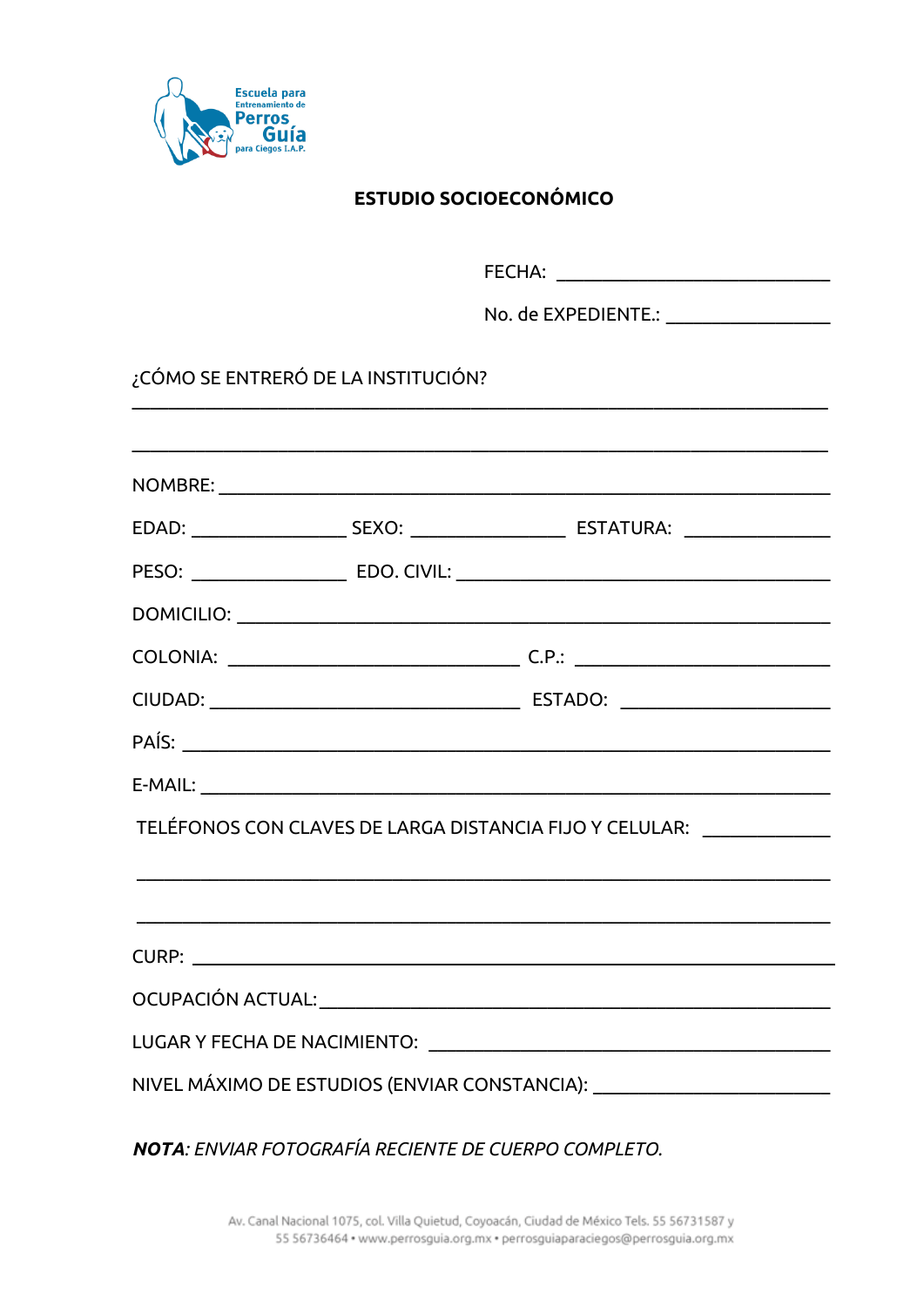

### **I. INFORMACIÓN MÉDICA**

1. ¿CUÁL ES LA CAUSA DE SU DISCAPACIDAD VISUAL?

### 2. ¿HACE CUÁNTO TIEMPO QUE ES UNA PERSONA CON DISCAPACIDAD VISUAL?

 $\mathcal{L}_\mathcal{L} = \{ \mathcal{L}_\mathcal{L} = \{ \mathcal{L}_\mathcal{L} = \{ \mathcal{L}_\mathcal{L} = \{ \mathcal{L}_\mathcal{L} = \{ \mathcal{L}_\mathcal{L} = \{ \mathcal{L}_\mathcal{L} = \{ \mathcal{L}_\mathcal{L} = \{ \mathcal{L}_\mathcal{L} = \{ \mathcal{L}_\mathcal{L} = \{ \mathcal{L}_\mathcal{L} = \{ \mathcal{L}_\mathcal{L} = \{ \mathcal{L}_\mathcal{L} = \{ \mathcal{L}_\mathcal{L} = \{ \mathcal{L}_\mathcal{$ 

 $\mathcal{L}_\mathcal{L} = \{ \mathcal{L}_\mathcal{L} = \{ \mathcal{L}_\mathcal{L} = \{ \mathcal{L}_\mathcal{L} = \{ \mathcal{L}_\mathcal{L} = \{ \mathcal{L}_\mathcal{L} = \{ \mathcal{L}_\mathcal{L} = \{ \mathcal{L}_\mathcal{L} = \{ \mathcal{L}_\mathcal{L} = \{ \mathcal{L}_\mathcal{L} = \{ \mathcal{L}_\mathcal{L} = \{ \mathcal{L}_\mathcal{L} = \{ \mathcal{L}_\mathcal{L} = \{ \mathcal{L}_\mathcal{L} = \{ \mathcal{L}_\mathcal{$ 

3. ¿HA RECIBIDO ATENCIÓN MÉDICA?

SÍ, ¿CUÁL ES EL DIAGNÓSTICO? \_\_\_\_\_\_\_\_\_\_\_\_\_\_\_\_\_\_\_\_\_\_\_\_\_\_\_\_\_\_\_\_\_\_\_\_\_\_\_\_\_\_\_

¿DÓNDE? \_\_\_\_\_\_\_\_\_\_\_\_\_\_\_\_\_\_\_\_\_\_\_\_\_\_\_\_\_\_\_\_\_\_\_\_\_\_\_\_\_\_\_\_\_\_\_\_\_\_\_\_\_\_\_\_\_\_\_\_\_\_\_\_\_\_\_

NO, ¿POR QUÉ? \_\_\_\_\_\_\_\_\_\_\_\_\_\_\_\_\_\_\_\_\_\_\_\_\_\_\_\_\_\_\_\_\_\_\_\_\_\_\_\_\_\_\_\_\_\_\_\_\_\_\_\_\_\_\_\_\_

4. ¿ES USTED UNA PERSONA CIEGA O CON VISIÓN BAJA? \_\_\_\_\_\_\_\_\_\_\_\_\_\_\_\_\_\_\_\_\_\_\_\_\_\_\_\_\_\_

SI ES DE VISIÓN BAJA ¿ES SU DISCAPACIDAD PROGRESIVA?

### **II. INFORMACIÓN DE REHABILITACIÓN**

1. ¿HA TENIDO REHABILITACIÓN EN ORIENTACIÓN Y MOVILIDAD Y EN ADTIVIDADES DE LA VIDA DIARIA?

 SÍ, ¿DÓNDE? \_\_\_\_\_\_\_\_\_\_\_\_\_\_\_\_\_\_\_\_\_\_\_\_\_\_\_\_\_\_\_\_\_\_\_\_\_\_\_\_\_\_\_\_\_\_\_\_\_\_\_\_\_\_\_\_\_\_\_\_  $\Box$  NO, ¿POR QUÉ?  $\quad \qquad \qquad \qquad \qquad \qquad \qquad \qquad \qquad \qquad \qquad \qquad \Box$ 

2. ¿MANEJA EL BASTÓN BLANCO? \_\_\_\_\_\_\_\_\_\_\_\_\_\_\_\_\_\_\_\_\_\_\_\_\_\_\_\_\_\_\_\_\_\_\_\_\_\_\_\_\_\_\_\_

3. ; MANEJA EL SISTEMA DE ESCRITURA BRAILLE?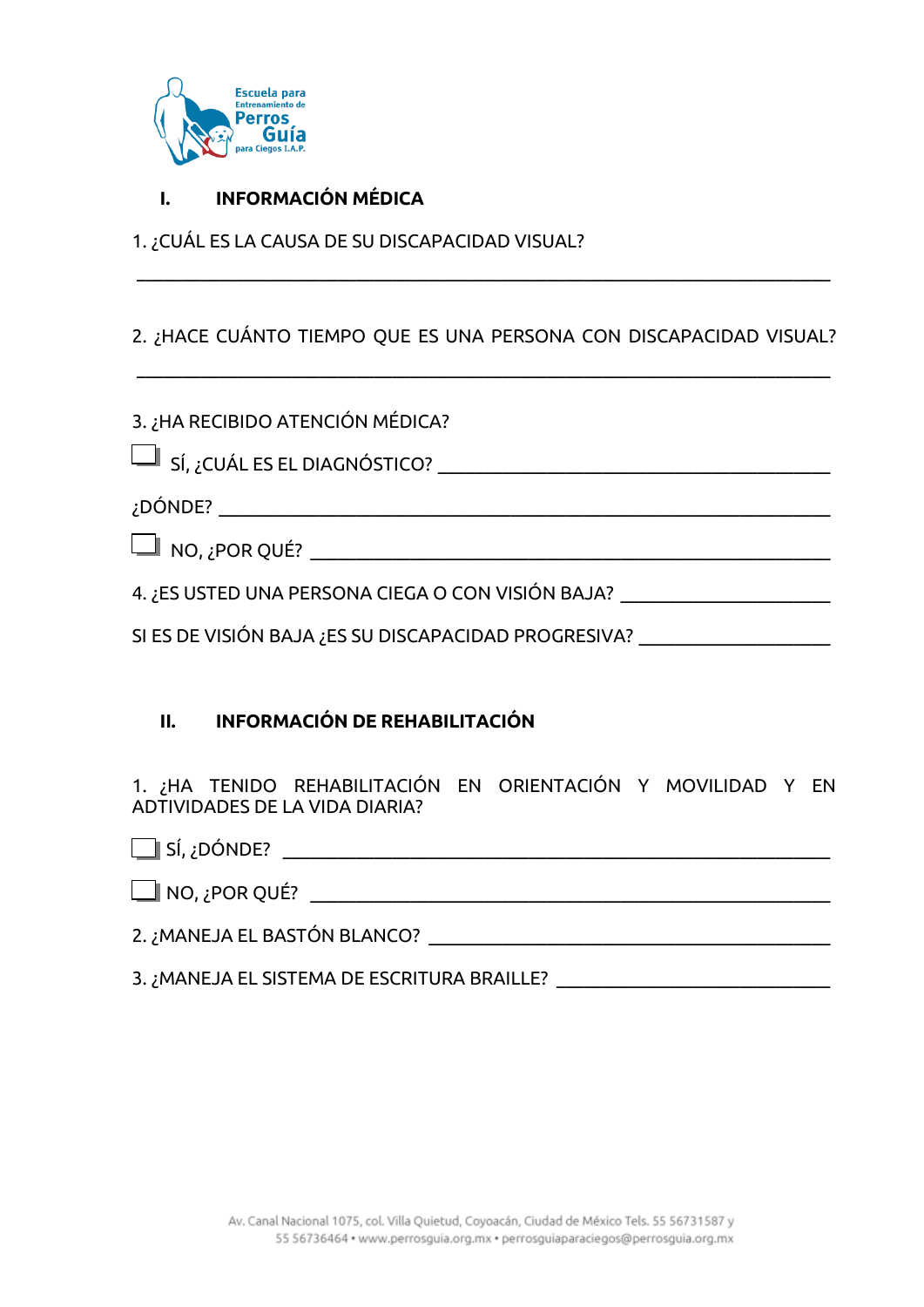

#### **INFORMACIÓN FAMILIAR**  $III.$

### 

### **DESCRIPCIÓN INDIVIDUAL**

| <b>NOMBRE:</b> | <b>EDAD:</b> | <b>PARENTESCO</b> | OCUPACIÓN: |
|----------------|--------------|-------------------|------------|
|                |              |                   |            |
|                |              |                   |            |
|                |              |                   |            |
|                |              |                   |            |
|                |              |                   |            |
|                |              |                   |            |
|                |              |                   |            |
|                |              |                   |            |
|                |              |                   |            |
|                |              |                   |            |
|                |              |                   |            |
|                |              |                   |            |

# 2. ¿ESTÁN TODOS LOS MIEMBROS DE LA FAMILIA DE ACUERDO EN QUE TENGA

### USTED UN PERRO GUÍA?

| $\Box$ SÍ, ¿POR QUÉ?                                                                                           |                                                                 |
|----------------------------------------------------------------------------------------------------------------|-----------------------------------------------------------------|
| $\Box$ NO, ¿POR QUÉ?                                                                                           |                                                                 |
|                                                                                                                | 3. DATOS DEL PADRE O TUTOR (SI EL SOLICITANTE ES MENOR DE EDAD) |
|                                                                                                                |                                                                 |
|                                                                                                                |                                                                 |
| NOMBRE DE LA EMPRESA: NOMBRE DE LA EMPRESA:                                                                    |                                                                 |
| DIRECCIÓN: UNIVERSIDADE DE ENTRETADA DE ENTRE EL ENTRE EL ENTRE EL ENTRE EL ENTRE EL ENTRE EL ENTRE EL ENTRE E |                                                                 |
|                                                                                                                |                                                                 |
| SALARIO: ________                                                                                              |                                                                 |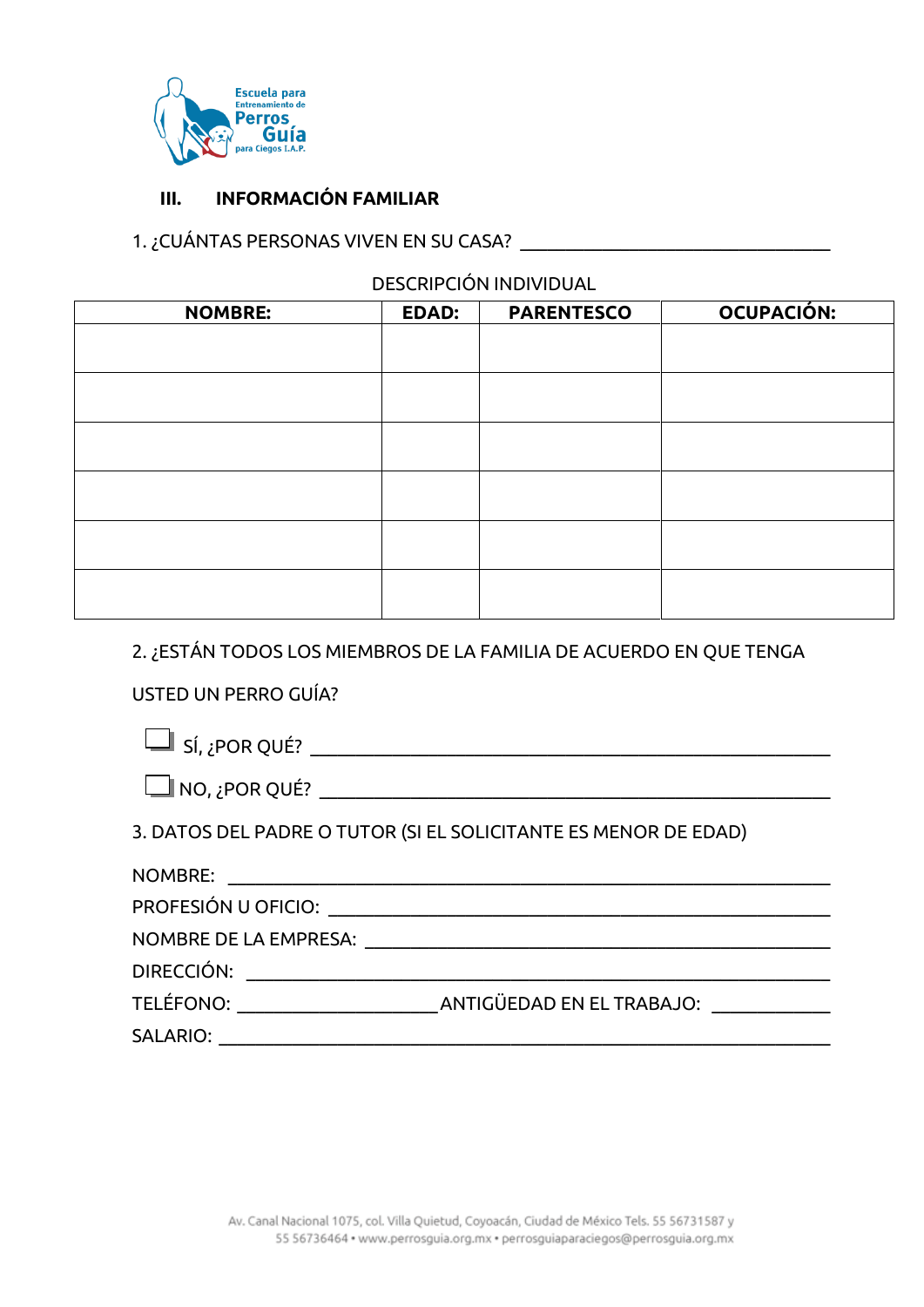

### **IV. DATOS DE ALIMENTACIÓN**

1. ¿CUÁNTAS VECES A LA SEMANA CONSUME LOS SIGUIENTES ALIMENTOS?

| 2. DESCRIBA SUS ALIMENTOS:    |                                                       |                                                                                                                                                                                                                                                                                                         |
|-------------------------------|-------------------------------------------------------|---------------------------------------------------------------------------------------------------------------------------------------------------------------------------------------------------------------------------------------------------------------------------------------------------------|
|                               |                                                       | <u> 1989 - Johann Stoff, amerikansk politiker (d. 1989)</u>                                                                                                                                                                                                                                             |
|                               |                                                       | <u> 1989 - Jan James James Barnett, amerikan berlindar (h. 1989).</u><br>CENA: La construction de la construction de la construction de la construction de la construction de la construction de la construction de la construction de la construction de la construction de la construction de la cons |
| V. DATOS DE VIVIENDA          |                                                       |                                                                                                                                                                                                                                                                                                         |
| 1. ¿QUÉ TIPO DE VIVIENDA ES?  |                                                       |                                                                                                                                                                                                                                                                                                         |
|                               | CASA SOLA DEPARTAMENTO VECINDAD OTRO:                 |                                                                                                                                                                                                                                                                                                         |
| 2. EL LUGAR DONDE HABITA ES:  |                                                       |                                                                                                                                                                                                                                                                                                         |
|                               | $\Box$ RENTADO $\Box$ PROPIO $\Box$ PRESTADO          |                                                                                                                                                                                                                                                                                                         |
|                               | 3. ¿CUÁNTAS HABITACIONES TIENE? (DESCRIPCIÓN)         |                                                                                                                                                                                                                                                                                                         |
|                               |                                                       |                                                                                                                                                                                                                                                                                                         |
|                               | 4. ¿CUENTA SU VIVIENDA CON UN PATIO O JARDÍN CERRADO? |                                                                                                                                                                                                                                                                                                         |
|                               |                                                       |                                                                                                                                                                                                                                                                                                         |
|                               |                                                       |                                                                                                                                                                                                                                                                                                         |
| 7. ¿CON QUÉ SERVICIOS CUENTA? |                                                       |                                                                                                                                                                                                                                                                                                         |
|                               |                                                       | LUZ Q AGUA Q DRENAJE Q PAVIMENTO Q TELÉFONO                                                                                                                                                                                                                                                             |

Av. Canal Nacional 1075, col. Villa Quietud, Coyoacán, Ciudad de México Tels. 55 56731587 y 55 56736464 · www.perrosguia.org.mx · perrosguiaparaciegos@perrosguia.org.mx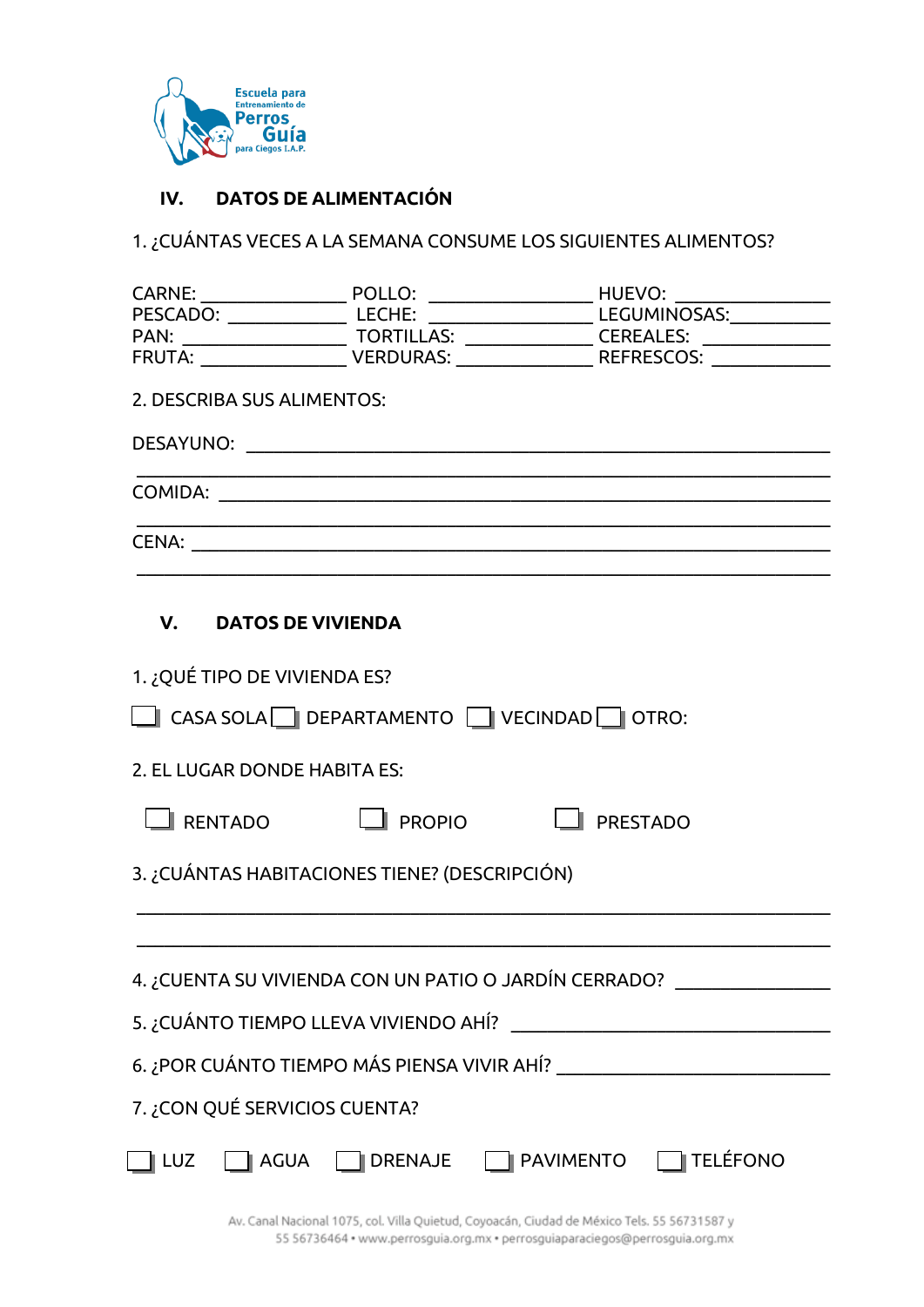

#### **VI. EGRESOS**

1. ¿CUÁNTO GASTA MENSUALMENTE EN LOS SIGUIENTES SERVICIOS?

LUZ: \_\_\_\_\_\_\_\_\_\_ AGUA: \_\_\_\_\_\_\_\_ GAS: \_\_\_\_\_\_\_\_ PRED. O RENTA: \_\_\_\_\_\_\_\_ ALIMENTOS: \_\_\_\_\_\_\_\_\_ TRANSPORTE: \_\_\_\_\_\_\_\_\_ TELEFONO: \_\_\_\_\_\_\_\_ MEDICAMENTOS: \_\_\_\_\_\_\_\_\_ ENTRETENIMIENTO\_\_\_\_\_\_\_\_\_\_\_ TOTAL: \_\_\_\_\_\_\_\_

#### **VII. INGRESOS**

1. ¿CUÁNTAS PERSONAS APORTAN INGRESOS AL HOGAR? \_\_\_\_\_\_\_\_\_\_\_

|                            | DESCRIPCION INDIVIDUAL |                     |
|----------------------------|------------------------|---------------------|
| <b>NOMBRE Y PARENTESCO</b> | <b>SALARIO</b>         | APORTACIÓN AL HOGAR |
|                            |                        |                     |
|                            |                        |                     |
|                            |                        |                     |
|                            |                        |                     |
|                            |                        |                     |

DESCRIPCIÓN INDIVIDUAL

### 2. ¿QUIÉN SERÁ LA PERSONA RESPONSABLE DE LOS GASTOS DEL PERRO-GUÍA?

 $\mathcal{L}_\mathcal{L} = \{ \mathcal{L}_\mathcal{L} = \{ \mathcal{L}_\mathcal{L} = \{ \mathcal{L}_\mathcal{L} = \{ \mathcal{L}_\mathcal{L} = \{ \mathcal{L}_\mathcal{L} = \{ \mathcal{L}_\mathcal{L} = \{ \mathcal{L}_\mathcal{L} = \{ \mathcal{L}_\mathcal{L} = \{ \mathcal{L}_\mathcal{L} = \{ \mathcal{L}_\mathcal{L} = \{ \mathcal{L}_\mathcal{L} = \{ \mathcal{L}_\mathcal{L} = \{ \mathcal{L}_\mathcal{L} = \{ \mathcal{L}_\mathcal{$ 

### **VIII. INFORMACIÓN SOBRE EL PERRO GUÍA.**

1. ¿HA TENIDO ANTERIORMENTE PERRO GUÍA? \_\_\_\_\_\_\_\_\_\_\_\_\_\_\_\_\_\_\_\_\_\_\_\_\_\_\_\_\_\_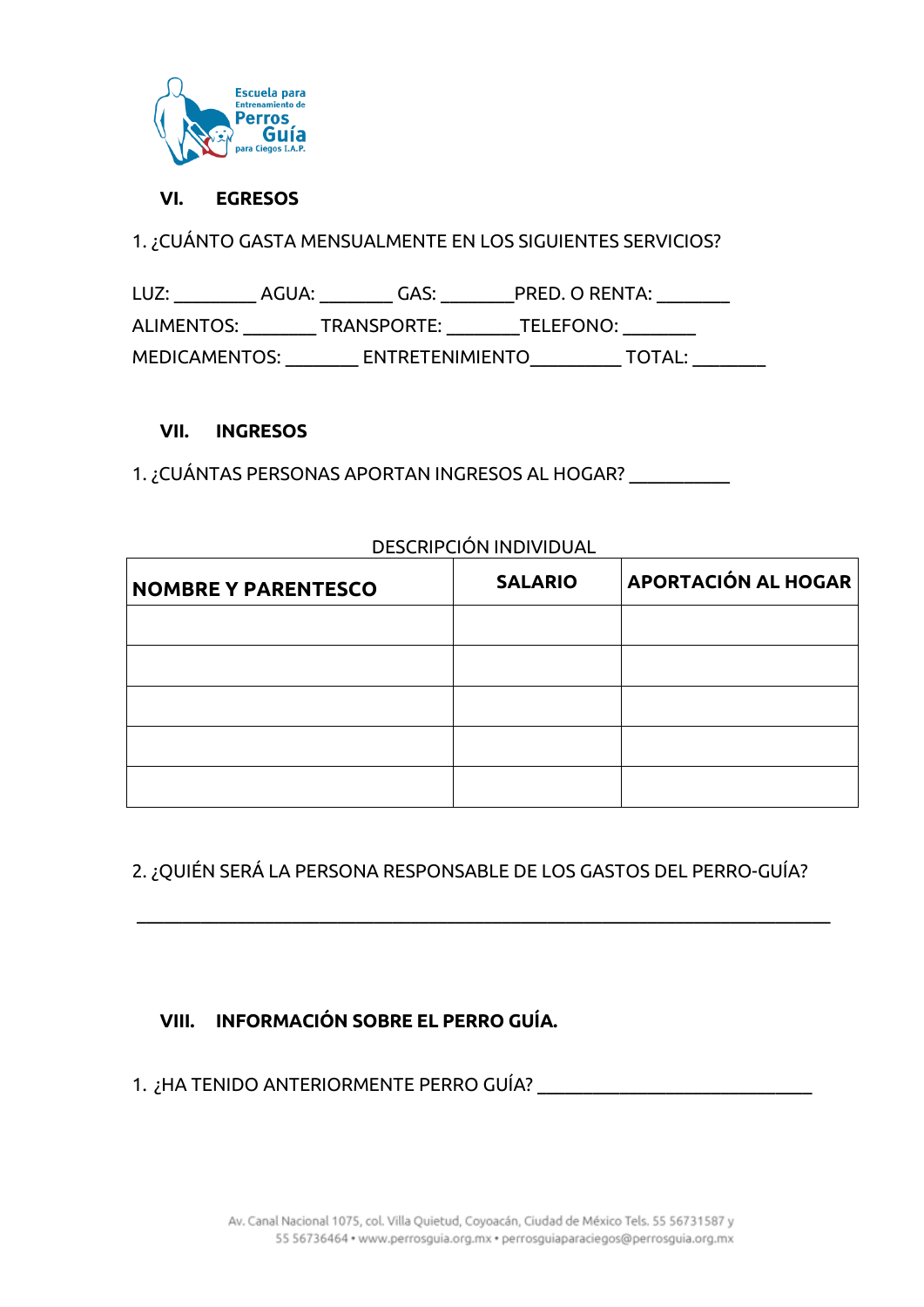

2. SI CONTESTÓ AFIRMATIVAMENTE, PROPORCIONE UN RESUMEN DEL ENTRENAMIENTO, CON CUÁNTOS PERROS HA TRABAJADO EN EL PASADO, A QUÉ ESCUELA ASISTIÓ Y CUANDO:

 $\mathcal{L}_\mathcal{L} = \{ \mathcal{L}_\mathcal{L} = \{ \mathcal{L}_\mathcal{L} = \{ \mathcal{L}_\mathcal{L} = \{ \mathcal{L}_\mathcal{L} = \{ \mathcal{L}_\mathcal{L} = \{ \mathcal{L}_\mathcal{L} = \{ \mathcal{L}_\mathcal{L} = \{ \mathcal{L}_\mathcal{L} = \{ \mathcal{L}_\mathcal{L} = \{ \mathcal{L}_\mathcal{L} = \{ \mathcal{L}_\mathcal{L} = \{ \mathcal{L}_\mathcal{L} = \{ \mathcal{L}_\mathcal{L} = \{ \mathcal{L}_\mathcal{$ 

 $\mathcal{L}_\mathcal{L} = \{ \mathcal{L}_\mathcal{L} = \{ \mathcal{L}_\mathcal{L} = \{ \mathcal{L}_\mathcal{L} = \{ \mathcal{L}_\mathcal{L} = \{ \mathcal{L}_\mathcal{L} = \{ \mathcal{L}_\mathcal{L} = \{ \mathcal{L}_\mathcal{L} = \{ \mathcal{L}_\mathcal{L} = \{ \mathcal{L}_\mathcal{L} = \{ \mathcal{L}_\mathcal{L} = \{ \mathcal{L}_\mathcal{L} = \{ \mathcal{L}_\mathcal{L} = \{ \mathcal{L}_\mathcal{L} = \{ \mathcal{L}_\mathcal{$ 

 $\mathcal{L}_\mathcal{L} = \{ \mathcal{L}_\mathcal{L} = \{ \mathcal{L}_\mathcal{L} = \{ \mathcal{L}_\mathcal{L} = \{ \mathcal{L}_\mathcal{L} = \{ \mathcal{L}_\mathcal{L} = \{ \mathcal{L}_\mathcal{L} = \{ \mathcal{L}_\mathcal{L} = \{ \mathcal{L}_\mathcal{L} = \{ \mathcal{L}_\mathcal{L} = \{ \mathcal{L}_\mathcal{L} = \{ \mathcal{L}_\mathcal{L} = \{ \mathcal{L}_\mathcal{L} = \{ \mathcal{L}_\mathcal{L} = \{ \mathcal{L}_\mathcal{$ 

 $\mathcal{L}_\mathcal{L} = \{ \mathcal{L}_\mathcal{L} = \{ \mathcal{L}_\mathcal{L} = \{ \mathcal{L}_\mathcal{L} = \{ \mathcal{L}_\mathcal{L} = \{ \mathcal{L}_\mathcal{L} = \{ \mathcal{L}_\mathcal{L} = \{ \mathcal{L}_\mathcal{L} = \{ \mathcal{L}_\mathcal{L} = \{ \mathcal{L}_\mathcal{L} = \{ \mathcal{L}_\mathcal{L} = \{ \mathcal{L}_\mathcal{L} = \{ \mathcal{L}_\mathcal{L} = \{ \mathcal{L}_\mathcal{L} = \{ \mathcal{L}_\mathcal{$ 

 $\mathcal{L}_\mathcal{L} = \{ \mathcal{L}_\mathcal{L} = \{ \mathcal{L}_\mathcal{L} = \{ \mathcal{L}_\mathcal{L} = \{ \mathcal{L}_\mathcal{L} = \{ \mathcal{L}_\mathcal{L} = \{ \mathcal{L}_\mathcal{L} = \{ \mathcal{L}_\mathcal{L} = \{ \mathcal{L}_\mathcal{L} = \{ \mathcal{L}_\mathcal{L} = \{ \mathcal{L}_\mathcal{L} = \{ \mathcal{L}_\mathcal{L} = \{ \mathcal{L}_\mathcal{L} = \{ \mathcal{L}_\mathcal{L} = \{ \mathcal{L}_\mathcal{$ 

 $\mathcal{L}_\mathcal{L} = \{ \mathcal{L}_\mathcal{L} = \{ \mathcal{L}_\mathcal{L} = \{ \mathcal{L}_\mathcal{L} = \{ \mathcal{L}_\mathcal{L} = \{ \mathcal{L}_\mathcal{L} = \{ \mathcal{L}_\mathcal{L} = \{ \mathcal{L}_\mathcal{L} = \{ \mathcal{L}_\mathcal{L} = \{ \mathcal{L}_\mathcal{L} = \{ \mathcal{L}_\mathcal{L} = \{ \mathcal{L}_\mathcal{L} = \{ \mathcal{L}_\mathcal{L} = \{ \mathcal{L}_\mathcal{L} = \{ \mathcal{L}_\mathcal{$ 

2. ¿POR QUÉ DESEA USTED UN PERRO-GUÍA? \_\_\_\_\_\_\_\_\_\_\_\_\_\_\_\_\_\_\_\_\_\_\_\_\_\_\_\_\_\_\_\_\_\_

3. ¿QUÉ SABE SOBRE EL TRABAJO DE LOS PERROS-GUÍA?

4. ¿TIENE O HA TENIDO ALGUNA MASCOTA?

| $\Box$ SÍ, ¿DE QUÉ TIPO? |  |
|--------------------------|--|
| $\Box$ NO, ¿POR QUÉ?     |  |

### **IX. DESCRIPCIÓN DEL ÁREA DE TRABAJO**

1. ¿CÓMO ES LA POBLACIÓN DONDE USTED VIVE?

| $\Box$ CIUDAD MEDIANA |  |
|-----------------------|--|
|-----------------------|--|

PUEBLO COMUNIDAD RURAL

2. MARQUE LO QUE MEJOR DESCRIBA EL ÁREA DONDE TRABAJARÁ CON SU

PERRO:

| <b>LU</b> ZONA RESIDENCIAL                |
|-------------------------------------------|
| CON ACERAS                                |
| $\Box$ ACERAS DISCONTINUAS O ROTAS        |
| $\Box$ CAMINOS NO PAVIMENTADOS            |
| $\Box$ CAMINOS SIN ACOTAMIENTOS NI ACERAS |
|                                           |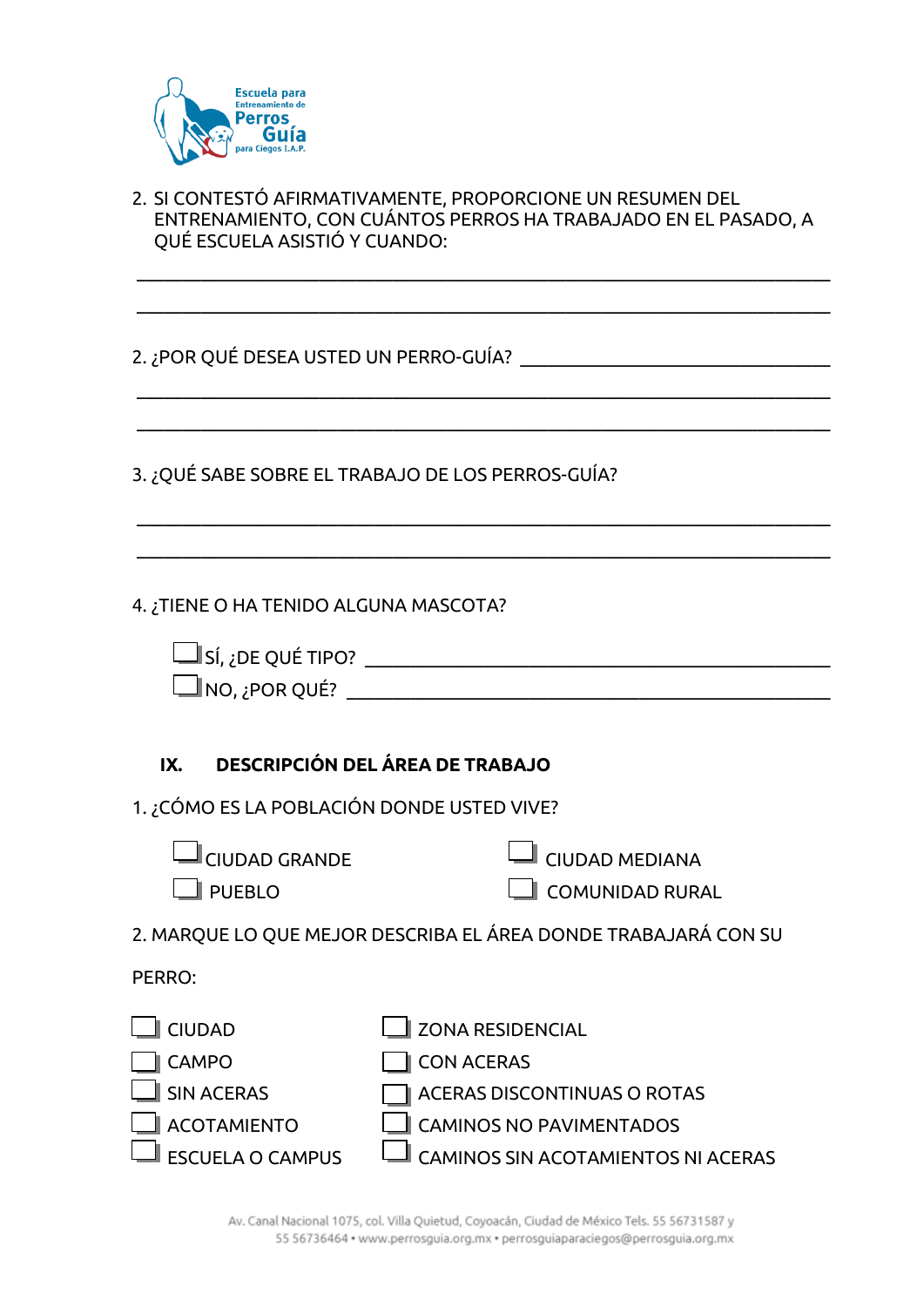

3. ¿CÓMO CONSIDERA LAS CONDICIONES DE TRÁFICO EN EL ÁREA DONDE

NORMALMENTE SE DESPLAZA?

|  | SADC<br>۱Г.<br>┌┑ |
|--|-------------------|
|--|-------------------|

 $\overline{\phantom{a}}$ 

 $\Box$  MODERADO  $\Box$  LIGERO

4. INFORMACIÓN ADICIONAL O DESCRIPCIÓN DEL ÁREA EN QUE ESTARÁ TRABAJANDO CON EL PERRO-GUÍA:

 $\mathcal{L}_\mathcal{L} = \{ \mathcal{L}_\mathcal{L} = \{ \mathcal{L}_\mathcal{L} = \{ \mathcal{L}_\mathcal{L} = \{ \mathcal{L}_\mathcal{L} = \{ \mathcal{L}_\mathcal{L} = \{ \mathcal{L}_\mathcal{L} = \{ \mathcal{L}_\mathcal{L} = \{ \mathcal{L}_\mathcal{L} = \{ \mathcal{L}_\mathcal{L} = \{ \mathcal{L}_\mathcal{L} = \{ \mathcal{L}_\mathcal{L} = \{ \mathcal{L}_\mathcal{L} = \{ \mathcal{L}_\mathcal{L} = \{ \mathcal{L}_\mathcal{$ 

 $\mathcal{L}_\mathcal{L} = \{ \mathcal{L}_\mathcal{L} = \{ \mathcal{L}_\mathcal{L} = \{ \mathcal{L}_\mathcal{L} = \{ \mathcal{L}_\mathcal{L} = \{ \mathcal{L}_\mathcal{L} = \{ \mathcal{L}_\mathcal{L} = \{ \mathcal{L}_\mathcal{L} = \{ \mathcal{L}_\mathcal{L} = \{ \mathcal{L}_\mathcal{L} = \{ \mathcal{L}_\mathcal{L} = \{ \mathcal{L}_\mathcal{L} = \{ \mathcal{L}_\mathcal{L} = \{ \mathcal{L}_\mathcal{L} = \{ \mathcal{L}_\mathcal{$ 

\_\_\_\_\_\_\_\_\_\_\_\_\_\_\_\_\_\_\_\_\_\_\_\_\_\_\_\_\_\_\_\_\_\_\_\_\_\_\_\_\_\_\_\_\_\_\_\_\_\_\_\_\_\_\_\_\_\_\_\_\_\_\_\_\_\_\_\_\_\_\_\_\_\_\_\_

## **FIRMAS**

# **FIRMA DEL SOLICITANTE**

# **FIRMA DEL PADRE O TUTOR**

(EN CASO DE SER MENOR DE EDAD)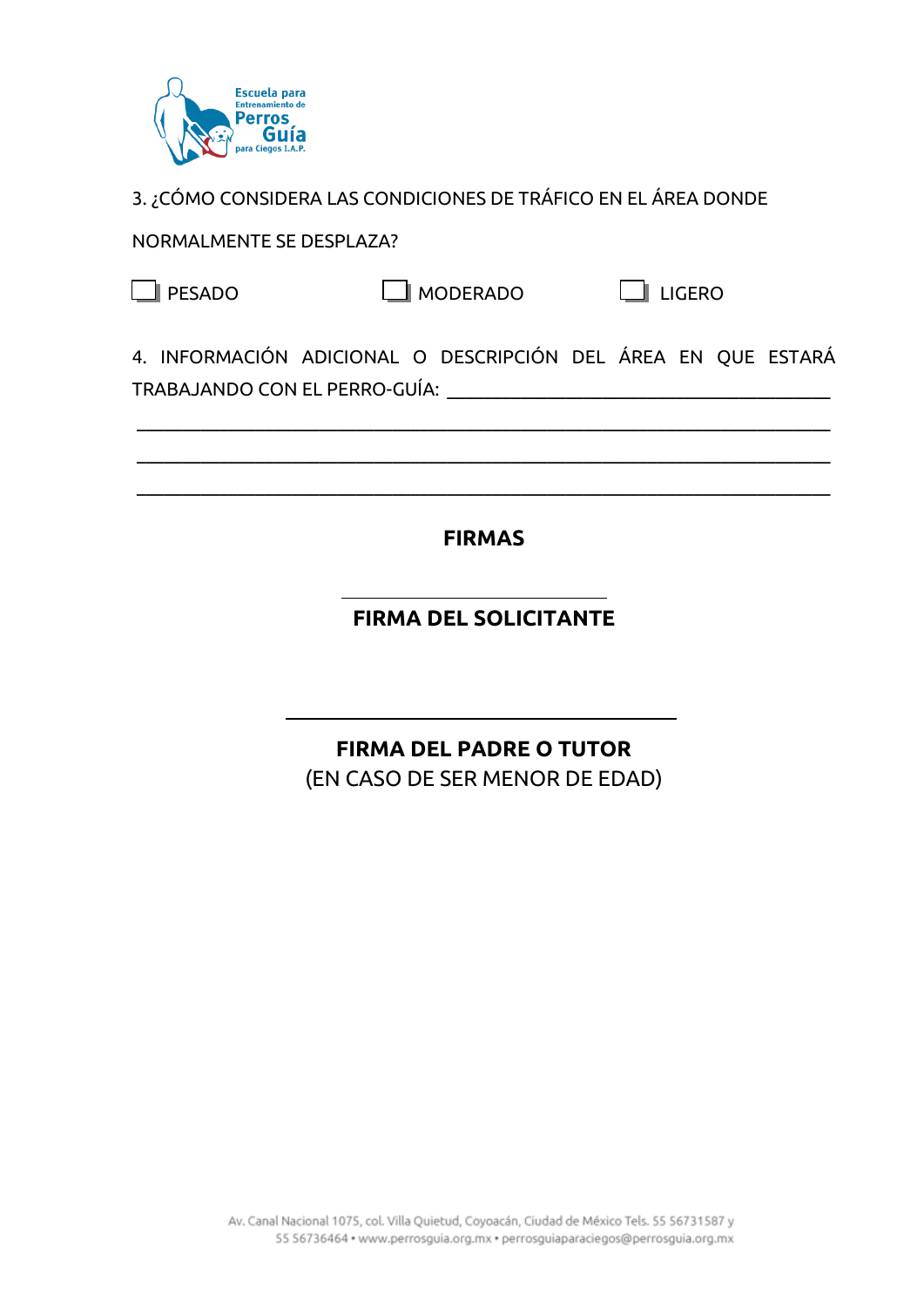

#### **REFERENCIAS PERSONALES**

| TELÉFONO CON CLAVE DE LARGA DISTANCIA FIJO Y CELULAR: __________________________  |  |
|-----------------------------------------------------------------------------------|--|
|                                                                                   |  |
| ¿HACE CUÁNTO TIEMPO QUE CONOCE AL SOLICITANTE? __________________________________ |  |
|                                                                                   |  |
|                                                                                   |  |
|                                                                                   |  |
|                                                                                   |  |
|                                                                                   |  |
| TELÉFONO CON CLAVE DE LARGA DISTANCIA FIJO Y CELULAR: __________________________  |  |
|                                                                                   |  |
| ¿HACE CUÁNTO TIEMPO QUE CONOCE AL SOLICITANTE? __________________________________ |  |
|                                                                                   |  |
|                                                                                   |  |
|                                                                                   |  |
|                                                                                   |  |
|                                                                                   |  |
|                                                                                   |  |
| TELÉFONO CON CLAVE DE LARGA DISTANCIA FIJO Y CELULAR: __________________________  |  |
|                                                                                   |  |
| ¿HACE CUÁNTO TIEMPO QUE CONOCE AL SOLICITANTE? _________________________________  |  |
|                                                                                   |  |
|                                                                                   |  |
|                                                                                   |  |
|                                                                                   |  |
|                                                                                   |  |
|                                                                                   |  |
| TELÉFONO CON CLAVE DE LARGA DISTANCIA FIJO Y CELULAR: __________________________  |  |
|                                                                                   |  |
|                                                                                   |  |

¿HACE CUÁNTO TIEMPO QUE CONOCE AL SOLICITANTE? \_\_\_\_\_\_\_\_\_\_\_\_\_\_\_\_\_\_\_\_\_\_\_\_\_\_\_\_\_\_\_\_\_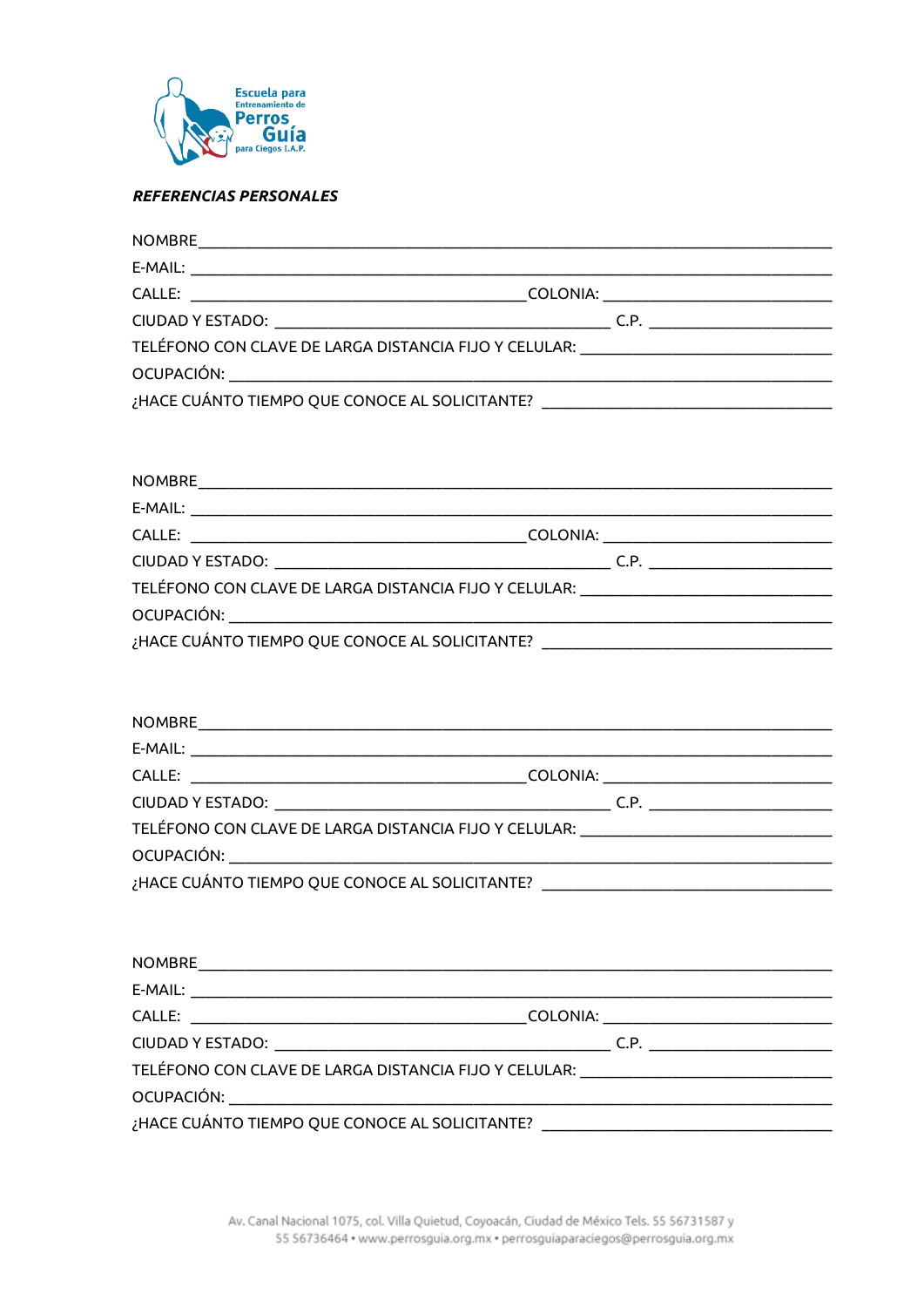

#### **AVISO DE PRIVACIDAD**

La protección de sus datos personales es muy importante en "ESCUELA PARA ENTRENAMIENTO DE PERROS GUÍA PARA CIEGOS, I.A.P." razón por la cual, este AVISO DE PRIVACIDAD, elaborado para dar cumplimiento a la LEY FEDERAL DE PROTECCIÓN DE DATOS PERSONALES EN POSESIÓN DE LOS PARTICULARES, tiene como fin informarle el tipo de datos personales que recabamos de Usted, cómo los usamos, manejamos y aprovechamos, y con quien los compartimos.

Como prestador de servicio social, voluntario, donante, usuario o cliente de alguno de nuestros servicios le podemos solicitar información personal que varía según el caso, relativa a:

- Su nombre, dirección, fecha de nacimiento, CURP y/o RFC.
- Su correo electrónico y número telefónico.
- Comprobantes oficiales que acrediten su identidad y la información que Usted declara.

Esta Institución de Asistencia Privada recaba y usa sus datos personales para el cumplimiento de las siguientes finalidades:

- Confirmar su identidad.
- Llevar un control de prestadores de servicio social, voluntarios, donantes, usuarios y clientes.
- Entender y atender sus necesidades para brindarle los servicios requeridos por usted.
- Cumplir con los requerimientos legales que le son aplicables.
- Verificar la información que nos proporciona.

Sus datos personales solo son tratados por el personal de esta Institución de Asistencia Privada a efecto de elaborar las solicitudes, formatos y demás documentos necesarios e inherentes para llevar el control de la actividad de los prestadores de servicio social y voluntarios; el control de los ingresos captados como donativos y sus donantes; el control de los usuarios y el control de los clientes para la identificación de sus necesidades por lo cual, sus datos personales no se transfieren a ningún tercero ajeno a ésta, salvo para el cumplimiento de obligaciones legales ante las autoridades competentes tales como la Junta de Asistencia Privada del Distrito Federal, las autoridades tributarias, así como las autoridades administrativas.

Usted puede limitar el uso y divulgación de su información personal a través de los siguientes medios que hemos instrumentado:

- Presentando su solicitud personalmente en nuestro domicilio dirigido a la dirección general en esta Institución.
- Enviando correo electrónico a la siguiente dirección electrónica: perrosguiaparaciegos@perrosguia.org.mx
- Llamando al número telefónico: (0155) 56-73-15-87.

El ejercicio de los derechos de acceso, rectificación, cancelación y oposición o la revocación del consentimiento, podrán efectuarse presentando solicitud por escrito en nuestro domicilio dirigida a